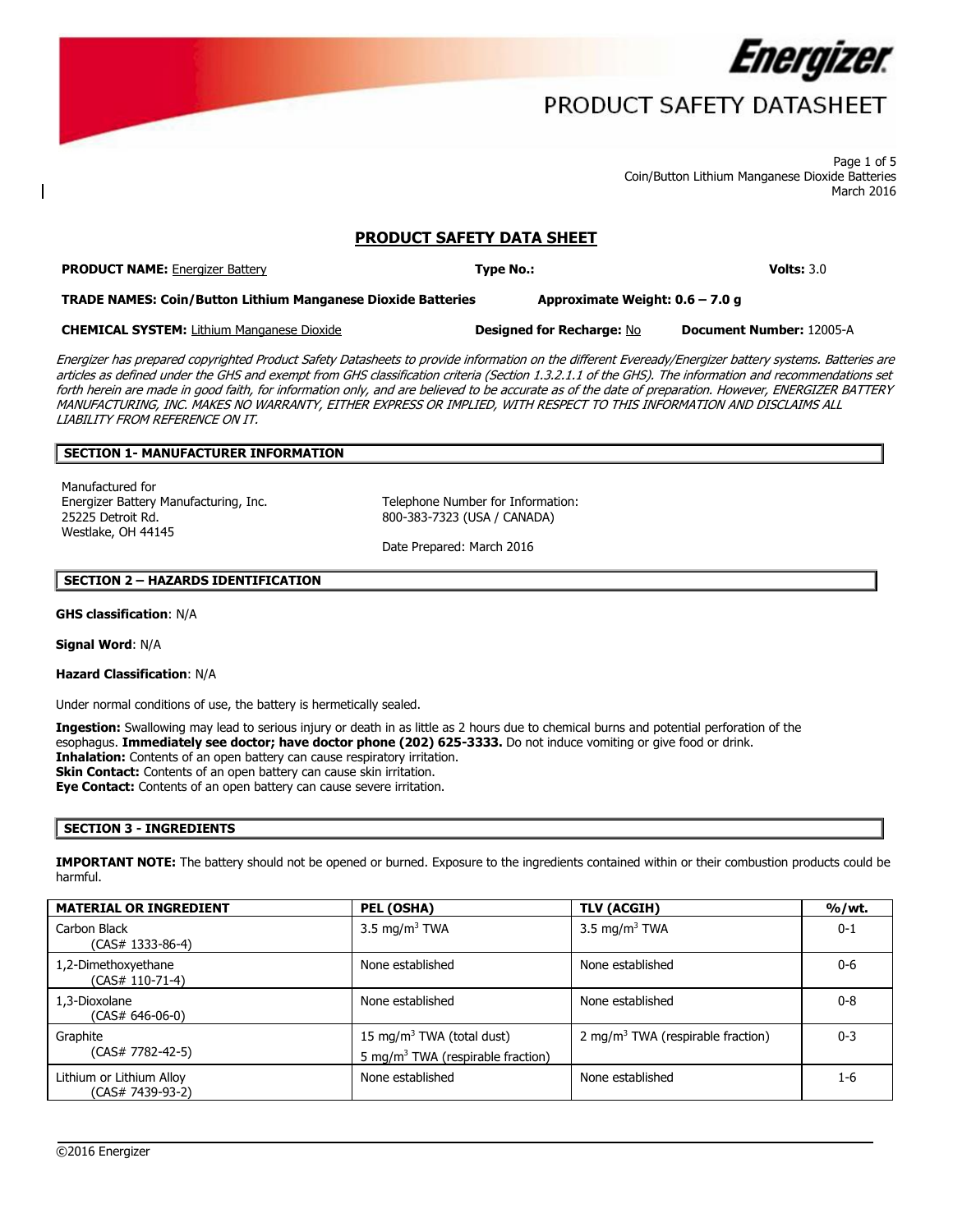

# PRODUCT SAFFTY DATASHFFT

#### Page 2 of 5 Coin/Button Lithium Manganese Dioxide Batteries March 2016

| Lithium Perchlorate<br>(CAS# 7791-03-9)                    | None established                    | None established                  | $0 - 3$   |
|------------------------------------------------------------|-------------------------------------|-----------------------------------|-----------|
| Lithium Trifluoromethanesulfonate<br>(CAS# 33454-82-9)     | None established                    | None established                  | $0 - 3$   |
| Lithium Trifluoromethanesulfonimide<br>$(CAS# 90076-65-6)$ | None established                    | None established                  | $0 - 3$   |
| Manganese Dioxide<br>$(CAS# 1313-13-9)$                    | 5 mg/m <sup>3</sup> Ceiling (as Mn) | 0.2 mg/m <sup>3</sup> TWA (as Mn) | $12 - 42$ |
| Propylene Carbonate<br>(CAS# 108-32-7)                     | None established                    | None established                  | $0 - 8$   |
| Non-Hazardous Components:                                  |                                     |                                   |           |
| Steel<br>(iron CAS# 65997-19-5)                            | None established                    | None established                  | 20        |
| Plastic and Other                                          | None established                    | None established                  | Balance   |

## **SECTION 4 – FIRST AID MEASURES**

 **Ingestion:** Swallowing may lead to serious injury or death in as little as 2 hours due to chemical burns and potential perforation of the  esophagus. **Immediately see doctor; have doctor phone (202) 625-3333.** Do not induce vomiting or give food or drink.

**Inhalation:** Provide fresh air and seek medical attention.

**Skin Contact:** Remove contaminated clothing and wash skin with soap and water.

**Eye Contact:** Immediately flush eyes thoroughly with water for at least 15 minutes, lifting upper and lower lids, until no evidence of the chemical remains. Seek medical attention.

**Note:** Carbon black is listed as a possible carcinogen by International Agency for Research on Cancer (IARC).

### **SECTION 5- FIRE FIGHTING MEASURES**

recommended. A smothering agent will extinguish burning lithium batteries. In case of fire where lithium batteries are present, flood area with water or smother with a Class D fire extinguishant appropriate for lithium metal, such as Lith-X. Water may not extinguish burning batteries but will cool the adjacent batteries and control the spread of fire. Burning batteries will burn themselves out. Virtually all fires involving lithium batteries can be controlled by flooding with water. However, the contents of the battery will react with water and form hydrogen gas. In a confined space, hydrogen gas can form an explosive mixture. In this situation, smothering agents are

Emergency Responders should wear self-contained breathing apparatus. Burning lithium manganese dioxide batteries produce toxic and corrosive lithium hydroxide fumes.

#### **SECTION 6 - ACCIDENTAL RELEASE MEASURES**

To cleanup leaking batteries:

 **Eye Protection:** Wear safety glasses with side shields if handling an open or leaking battery. **Ventilation Requirements:** Room ventilation may be required in areas where there are open or leaking batteries. **Respiratory Protection:** Avoid exposure to electrolyte fumes from open or leaking batteries. **Gloves:** Use neoprene or natural rubber gloves if handling an open or leaking battery. Battery materials should be collected in a leak-proof container.

### **SECTION 7 - HANDLING AND STORAGE**

 **Storage:** Store in a cool, well ventilated area. Elevated temperatures can result in shortened battery life. In locations that handle large quantities of lithium batteries, such as warehouses, lithium batteries should be isolated from unnecessary combustibles.

Mechanical Containment: If potting or sealing the battery in an airtight or watertight container is required, consult your Energizer Battery Manufacturing, Inc. representative for precautionary suggestions. Do not obstruct safety release vents on batteries. Encapsulation of batteries will not allow cell venting and can cause high pressure rupture.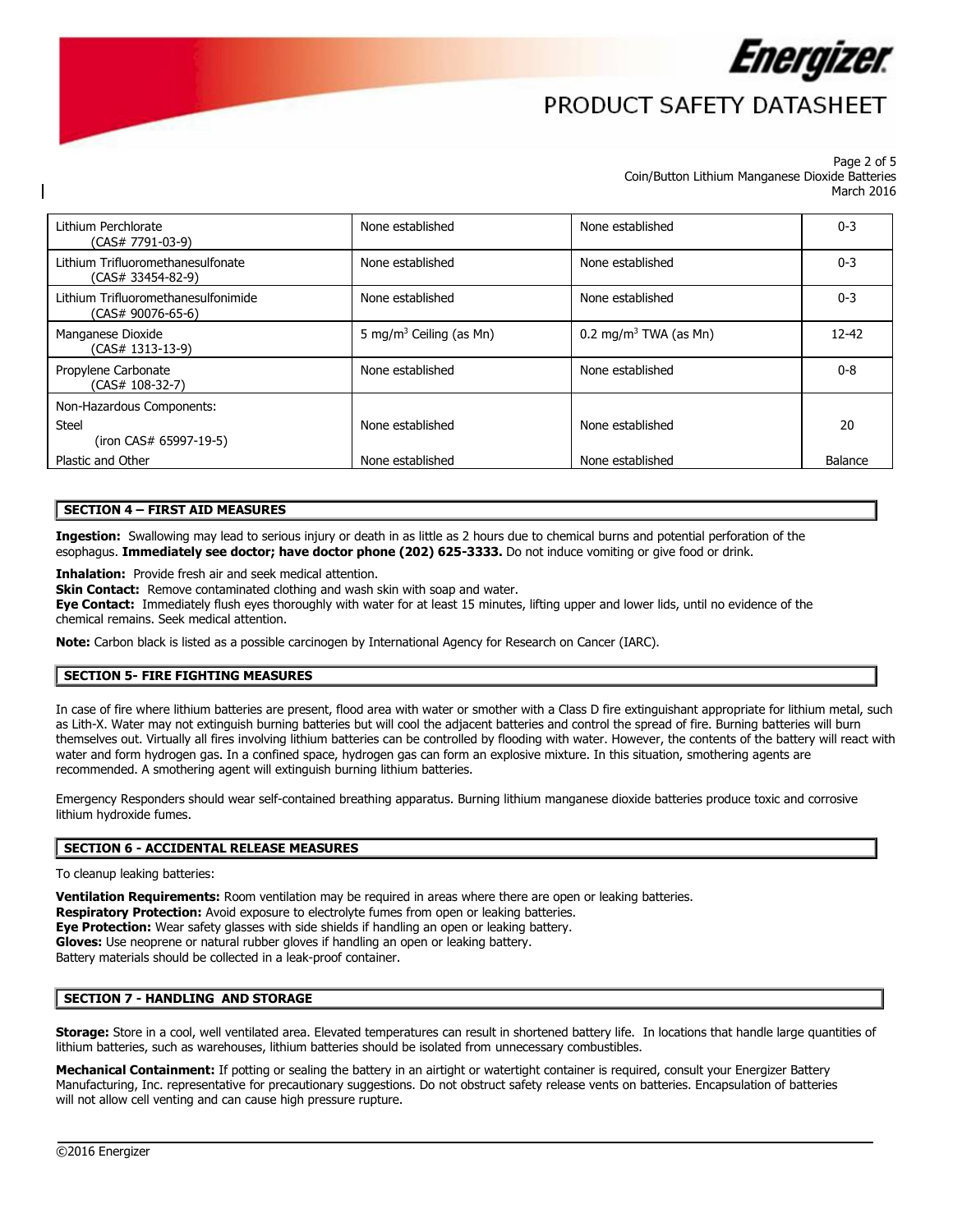

## PRODUCT SAFFTY DATASHFFT

 Page 3 of 5 Coin/Button Lithium Manganese Dioxide Batteries March 2016

Handling: Accidental short circuit for a few seconds will not seriously affect the battery. Prolonged short circuit will cause the battery to lose energy, generate significant heat and can cause the safety release vent to open. Sources of short circuits include jumbled batteries in bulk containers, metal jewelry, metal covered tables or metal belts used for assembly of batteries into devices. Damaging a lithium battery may result in an internal short

The contents of an open battery, including a vented battery, when exposed to water, may result in a fire and/or explosion. Crushed or damaged batteries may result in a fire. circuit.<br>The contents of an open battery, including a vented battery, when exposed to water, may result in a fire and/or explosion.<br>Crushed or damaged batteries may result in a fire.<br>If soldering or welding to the battery

damage or short circuit.

**Charging:** This battery is manufactured in a charged state. It is not designed for recharging. Recharging can cause battery leakage or, in some cases, high pressure rupture. Inadvertent charging can occur if a battery is installed backwards.

Labeling: If the Energizer label or package warnings are not visible, it is important to provide a package and/or device label stating:

high temperature. WARNING: Battery can explode or leak and cause burns if installed backwards, disassembled, charged, or exposed to water, fire or

Where accidental ingestion of small batteries is possible, the label should include:

# A WARNING

 **(1) KEEP OUT OF REACH OF CHILDREN.** Swallowing may lead to serious injury or death in as little as 2 hours due to chemical  burns and potential perforation of the esophagus. **Immediately see doctor; have doctor phone (202) 625-3333.** Keep in original package until ready to use. Dispose of used batteries immediately.

### **SECTION 8 - EXPOSURE CONTROLS/PERSONAL PROTECTION**

**Ventilation Requirements:** Not necessary under normal conditions. **Respiratory Protection:** Not necessary under normal conditions. **Eye Protection:** Not necessary under normal conditions. **Gloves:** Not necessary under normal conditions.

### **SECTION 9 – PHYSICAL AND CHEMICAL PROPERTIES**

| Appearance (physical state, color, etc.): | Solid object                  |
|-------------------------------------------|-------------------------------|
| Upper Explosive Limits:                   | Not applicable for an Article |
| Lower Explosive Limits                    | Not applicable for an Article |
| Odor                                      | No odor                       |
| Vapor Pressure (mm Hg @ 25°C)             | Not applicable for an Article |
| Odor Threshold                            | No odor                       |
| Vapor Density (Air = $1$ )                | Not applicable for an Article |
| pH                                        | Not applicable for an Article |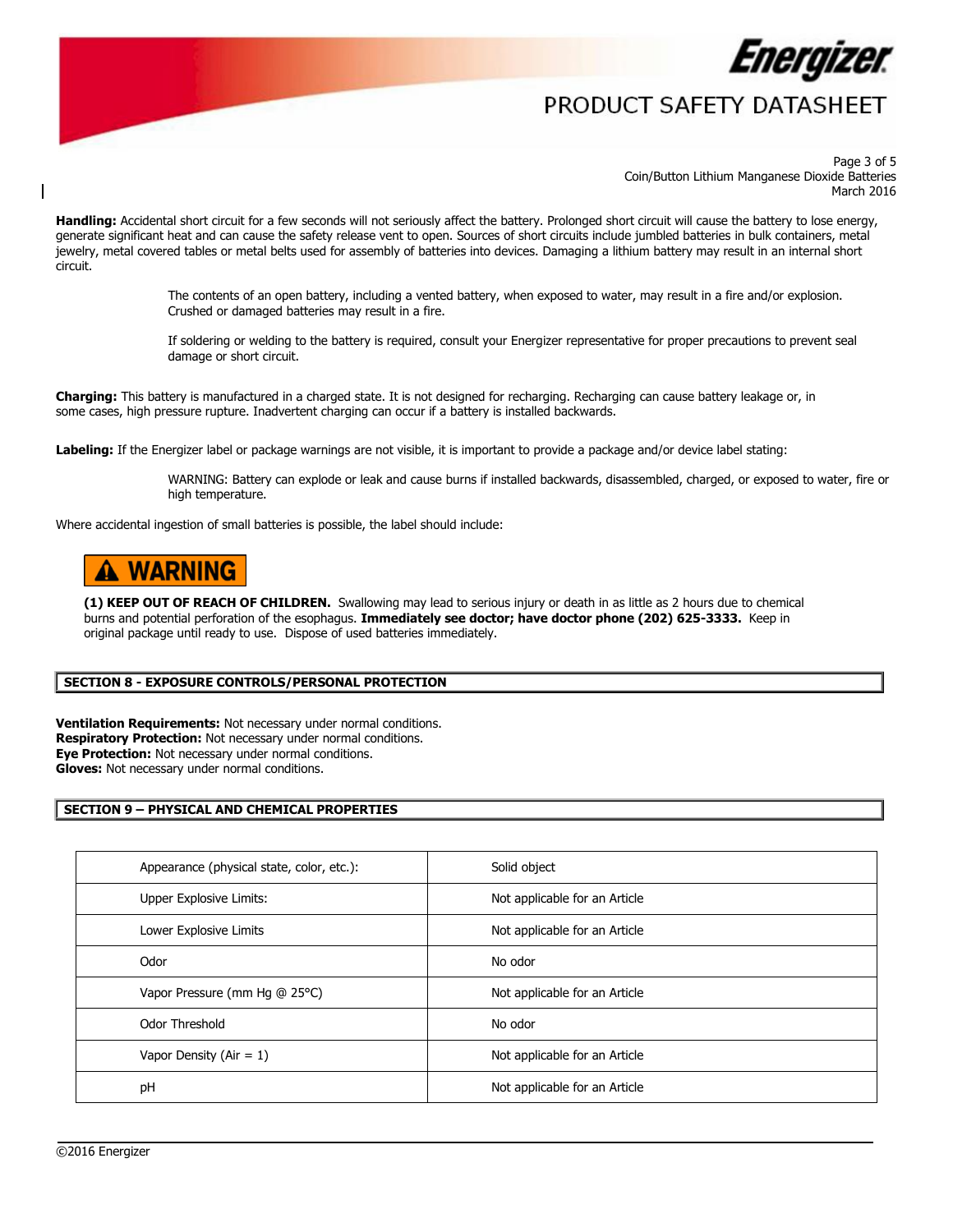

## PRODUCT SAFETY DATASHEET

#### Page 4 of 5 Coin/Button Lithium Manganese Dioxide Batteries March 2016

| Density $(g/cm3)$                       | $2.0 - 3.0$                   |
|-----------------------------------------|-------------------------------|
| Melting point/Freezing Point            | Not applicable for an Article |
| Solubility in Water (% by weight)       | Not applicable for an Article |
| Boiling Point @ 760 mm Hg (°C)          | Not applicable for an Article |
| Flash Point                             | Not applicable for an Article |
| Evaporation Rate (Butyl Acetate = $1$ ) | Not applicable for an Article |
| Flammability                            | Not applicable for an Article |
| <b>Partition Coefficient</b>            | Not applicable for an Article |
| Auto-ignition Temperature               | Not applicable for an Article |
| Decomposition Temperature               | Not applicable for an Article |
| <b>Viscosity</b>                        | Not applicable for an Article |

## **SECTION 10 – STABILITY AND REACTIVITY**

 Lithium manganese dioxide batteries contain no sulfides or cyanides and they do not meet any other reactivity criteria including "reacts violently with water" and therefore do not meet any of the criteria established in 40 CFR 261.2 for reactivity.

### **SECTION 11 – TOXICOLOGICAL INFORMATION**

Under normal conditions of use, lithium manganese dioxide batteries are non-toxic.

### **SECTION 12 – ECOLOGICAL INFORMATION**

Issues such as ecotoxicity, persistence and bioaccumulation are not applicable for articles.

### **SECTION 13 – DISPOSAL CONSIDERATIONS**

LiMnO2 batteries are not hazardous waste per the United States Resource Conservation and Recovery Act(RCRA) - 40 CFR Part 261 Subpart C. Dispose of in accordance with all applicable federal, state and local regulations.

### **SECTION 14 – TRANSPORT INFORMATION**

In general, all batteries in all forms of transportation (ground, air, or ocean) must be packaged in a safe and responsible manner. Regulatory concerns from all agencies for safe packaging require that batteries be packaged in a manner that prevents short circuits and be contained in "strong outer packaging" that prevents spillage of contents. All original packaging for Energizer lithium batteries are compliant with these regulatory concerns.

 Energizer lithium coin batteries are exempt from the classification as dangerous goods as they meet the requirements of the special provisions listed below. (Essentially, they are properly packaged and labeled, contain less than 1 gram of lithium and pass the tests defined in UN model regulation section 38.3).

| <b>Regulatory Body</b> | <b>Special Provisions</b>        |  |  |
|------------------------|----------------------------------|--|--|
| <b>ADR</b>             | 188, 230, 310, 636, 656          |  |  |
| IMDG                   | 188, 230, 310, 957               |  |  |
| UN                     | UN 3090, UN 3091                 |  |  |
| US DOT                 | 29, A54, A100, A101              |  |  |
| IATA, ICAO             | Packaging Instructions 968 - 970 |  |  |